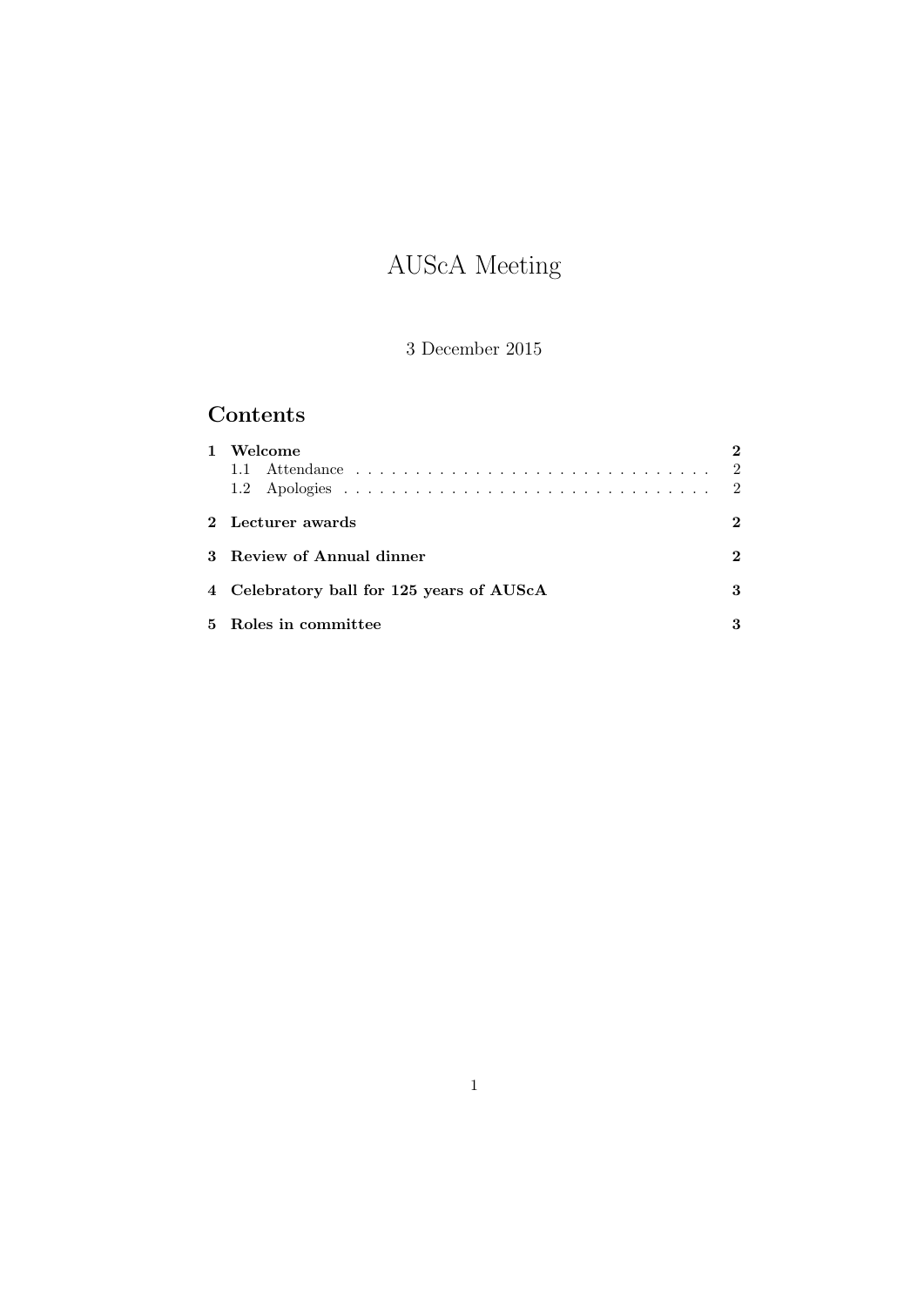## 1 Welcome

The meeting was held in the Clubs Meeting Room, Lady Symon building, on December 3, 2015.

#### 1.1 Attendance

Karl, Sophia, Taylor, Emi, Brittany, Ben, Jason, Arwah

#### 1.2 Apologies

# 2 Lecturer awards

The lecturer voting has now completed, and we have the winners:

- Overall winner: John Conram Karl to deliver
- Geology: Karen Barovich Ben to deliver
- Chemistry: Greg Metha Sophia to deliver
- Molecular biology: Paul Thomas Brittany to deliver
- Physics: Derek Leinweber Jason to deliver

The people listed above will deliver the awards by hand. They will explain to the lecturers who AUScA are, and the voting process. Jason has a template and Brittany has the paper, and the two will print the certificates within the next few days.

For reference for those giving out awards: 500 members in our club.

The possibility of a prize to go alongside the certificate was also discussed. The two main possibilities were chocolates or wine. A majority vote ruled in favour of chocolates, and Ben set the budget at \$100 for all five prizes. Brittany will purchase these prizes from Haighs.

# 3 Review of Annual dinner

From a financial perspective, the Annual Dinner was a success.

- -\$83 decorations
- -\$1850 dinner
- $\bullet$  +\$700 grant
- $\bullet$  +\$1313 tickets
- Overall:  $+$ \$80 approx.

Feedback from the night included: inclusion of alcohol in the ticket price may be better; a different date may encourage greater attendance.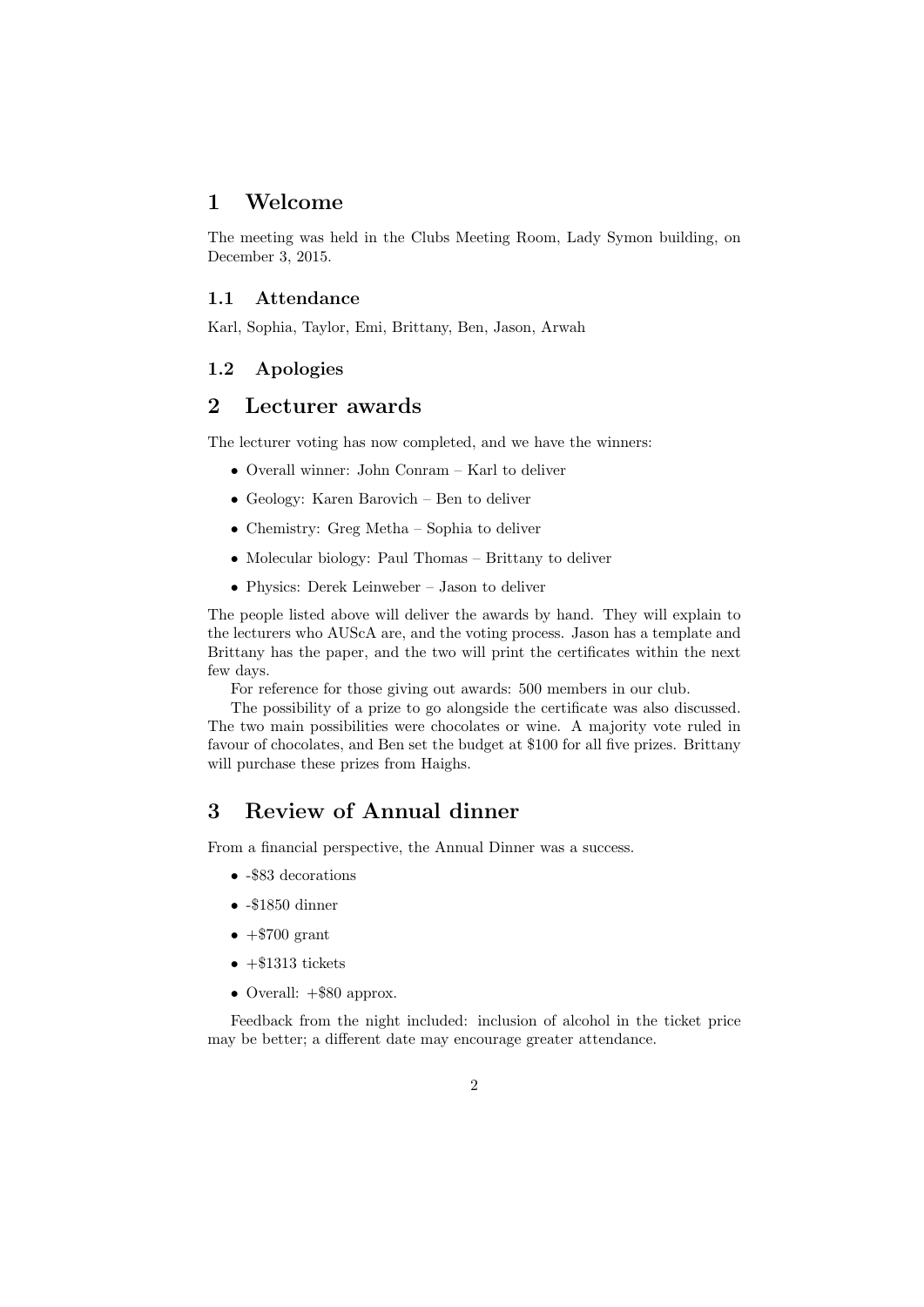# 4 Celebratory ball for 125 years of AUScA

In 2016 the AUScA will enter its 125th year. In light of this, the club proposes an event be held in celebration. The proposed event is a ball or gala. All current and previous members of AUScA will be invited.

In terms of logistics, this is a very large event to organise. In order to invite previous members we will need to try to track down records, contact those who were members, and encourage them to attend. Our promotion will have to be very strong, and we will need to start promoting very early.

It was suggested that we could have one or two keynote speakers. Paul Davis and Chris Smith were both mentioned as possibilities, but any alternative ideas are welcomed at the next meeting.

Promotion of the event will need to begin in O'Week, and we need to book the venue fairly immediately. We will need around 100 to 200 attendees. One suggested venue is the Crown, and the event would be held in the middle of the year, so as to give us time to organise and promote it. Karl will contact the venue and find out package prices. We would aim for ticket costs to be under \$100, with a discount for members. This ticket cost would include a three–course meal and a drinks package.

Ben suggested that the event budget could be around \$3000, and it is possible that the AUU and the Faculty of Scientists may give us some money or help with promotion. Brittany will look into this. It was also suggested that we print a new banner advertising the event and/or the fact that the club is in its 125th year.

In order to encourage alumni attendance, we will need to contact them ASAP. Brittany will pursue this.

Event dates discussed included the weekend after week 12 of term one (4th June) or possibly at the end of the holidays. Any time in between will be harder to encourage attendance because of the exam period.

In order to consolidate details on this event, we will have another meeting at the beginning of January.

Side note: Make the 125 year anniversary part of the pub crawl design, or make patches or badges for lab coats?

## 5 Roles in committee

It was suggested that we include an additional executive role within the committee: communications officer. The role of this person include updating the facebook page and website, as well as sending out all promotional emails. They could also choose whether to do a regular newsletter as well. It should be noted that with all of these responsibilities, there would be no expectation for the communications officer to participate in any activities to any major degree throughout the year.

The committee also discussed whether we also need a promotional officer, but it was decided that this was not necessary as the tasks can be assigned to